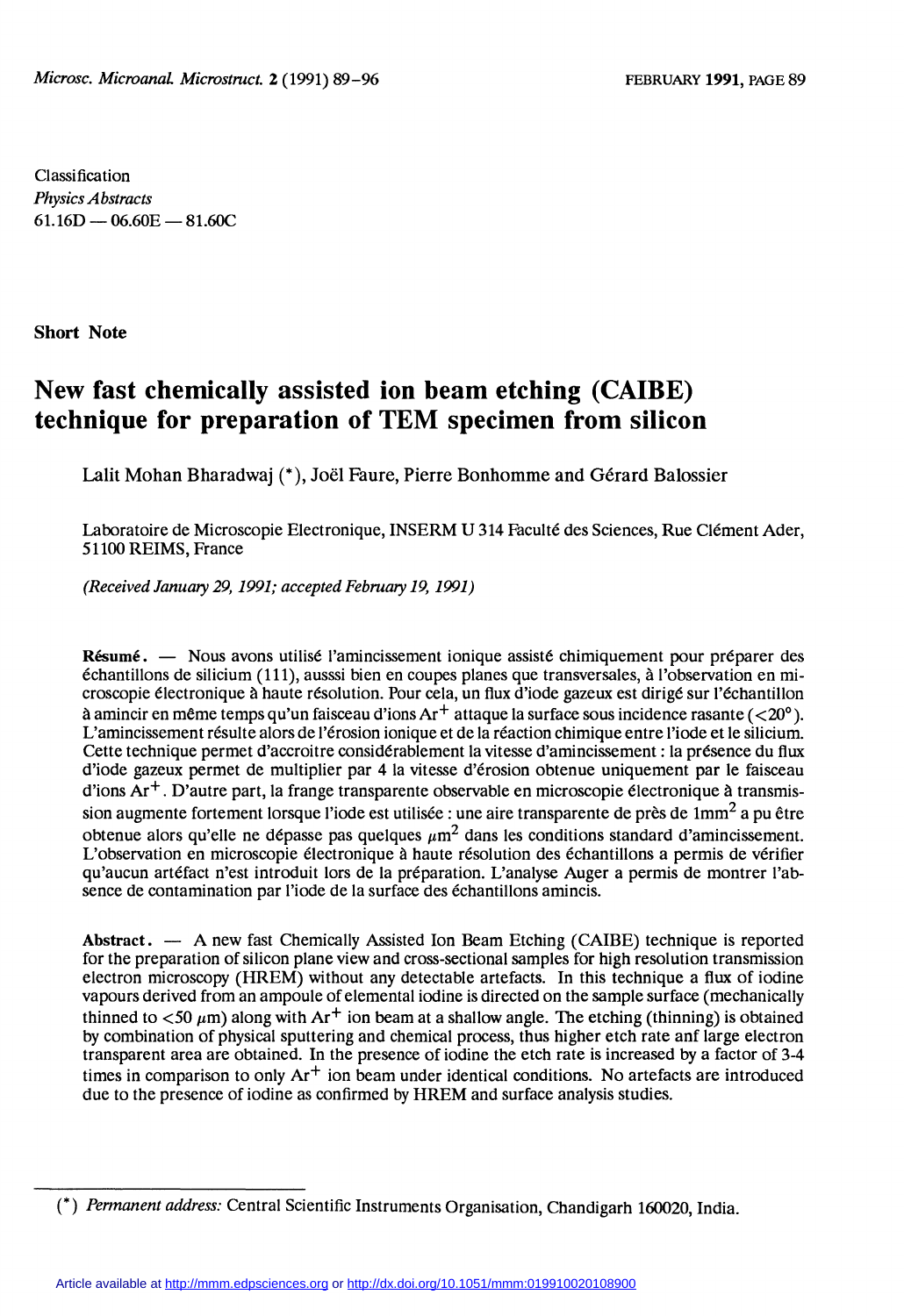#### 1. Introduction.

During the last few years great progresses have been made in improving the capability of transmission electron microscopy (TEM) in terms of its analytical power and ease of operation. The artefact free specimen preparation for TEM studies is always being a tedious, lenghtly and difficult. In many cases, the use of this versatile technique is restricted due to the lack of proper specimen preparation technique to explore the fundamental and practical problems. The problem is more acute while working with crystalline materials e.g. semiconductors to study structures at atomic level. Considerable efforts have been made to optimize the techniques for TEM specimen preparation [1-5] and at present majority of TEM specimens in materials science are prepared by reducing the initial thickness to 30-50  $\mu$ m by mechanical polishing and final thinning is done by inert ion beam etching (IBE) at a shallow angle of beam incidence. Though it is possible to obtain satisfactory specimens by inert ion beam etching, some inherent problems exist e.g. low thinning rate, poor selectivity, redeposition, differential etching rates etc. [4-6]. Reactive gases are widely used in semiconductor industry [6-8] for ion beam etching to overcome these problems. But a little effort is made to use reactive gases for final thinning of TEM specimens. Recently Chew et al. [4] have used I<sup>+</sup> ion beam for preparation of TEM specimen from number of semiconductor materials and they obtained improved results in comparison to inert ion beam thinning.

The reactive gases can be used in different mode as illustrated in figure 1.



Fig.  $1.$  - Ion Beam Etching Techniques.

First the Reactive Ion Beam Etching (RIBE) where the ion beam is produced by ionization of reactive gases, secondly Chemically Assisted Ion Beam Etching (CAIBE) where a flux of reactive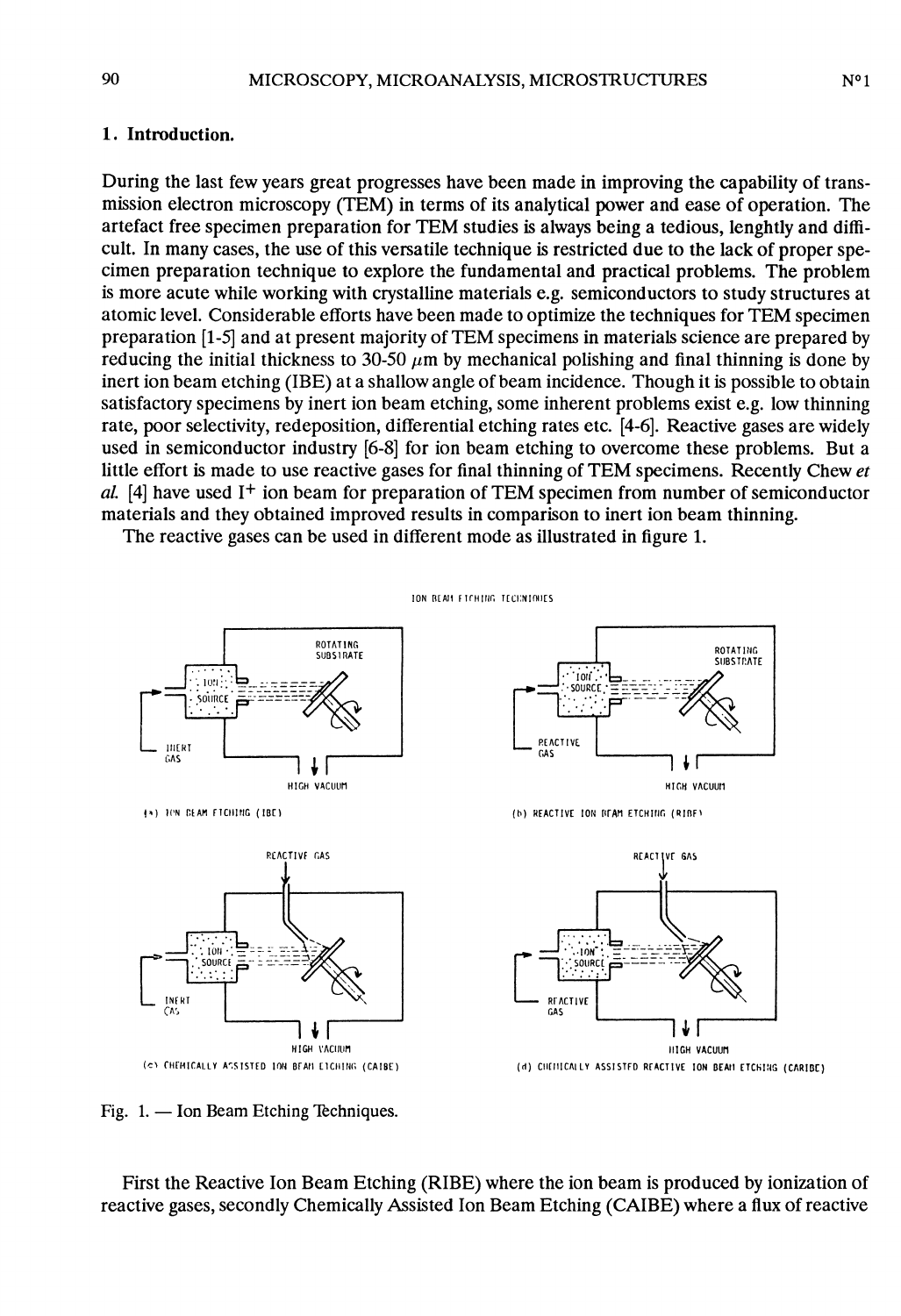91

gas or combination of reactive gases is directed on the sample surface along with a ion beam of inert gas and third Chemically Assisted Reactive Ion Beam Etching (CARIBE) which is similar to CAIBE but ion beam of reactive gases is used. Higher etch rates are possible in these techniques as etching is produced by combination of physical sputtering and chemical reaction.

These techniques take advantage of chemical reaction without producing any surface contamination as volatile reaction products are formed which are removed by vacuum system. In RIBE the flux of reactive gas is limited by ion beam current density. CAIBE takes advantages of independent control of all etching parameters and no reactive gas is used in the ion source. Significantly low crystal damage has been reported [9] by CAIBE in comparison to IBE since part of ion beam energy is consumed in activating the surface chemical reaction between reactive gas and crystal surface to form volatile reaction products.

In this communication we report initial results on the preparation of TEM specimen from silicon monocrystal by CAIBE using reactive flux of iodine and  $Ar^+$  ion beam. The  $Ar^+/I_2$  CAIBE has been choosen for this study because iodine has advantage over other reactive gases (e.g.  $Cl_2$ ,  $F_2, C_2F_6, CF_4, SF_6, O_2$  etc.) used in ion beam etching: iodine is less reactive and toxic, it sublimes at room temperature, it is easy to produce and handle iodine vapours, iodine vapours can be trapped on simple cold trap without affecting the performance of the vacuum system. Thus it is possible to adopt  $Ar^+/I_2$  CAIBE on standard commercial inert ion beam thinner without any major modification.

### 2. Experimental.

In this study boron doped  $Si(100)$  and  $Si(111)$  CZ monocrystals of resistivity 0.1-1.25 ohms.cm were used. Prior to ion beam thinning, samples were mechanically polished to a thickness of 30- 50  $\mu$ m using different grades of abrasive papers. The schematic of experimental set up for Ar<sup>+</sup> /1<sub>2</sub> CAIBE is shown in figure 2.



Fig. 2. - Schematic of  $Ar^+/I_2$  Chemically Assisted Ion Beam Etching System.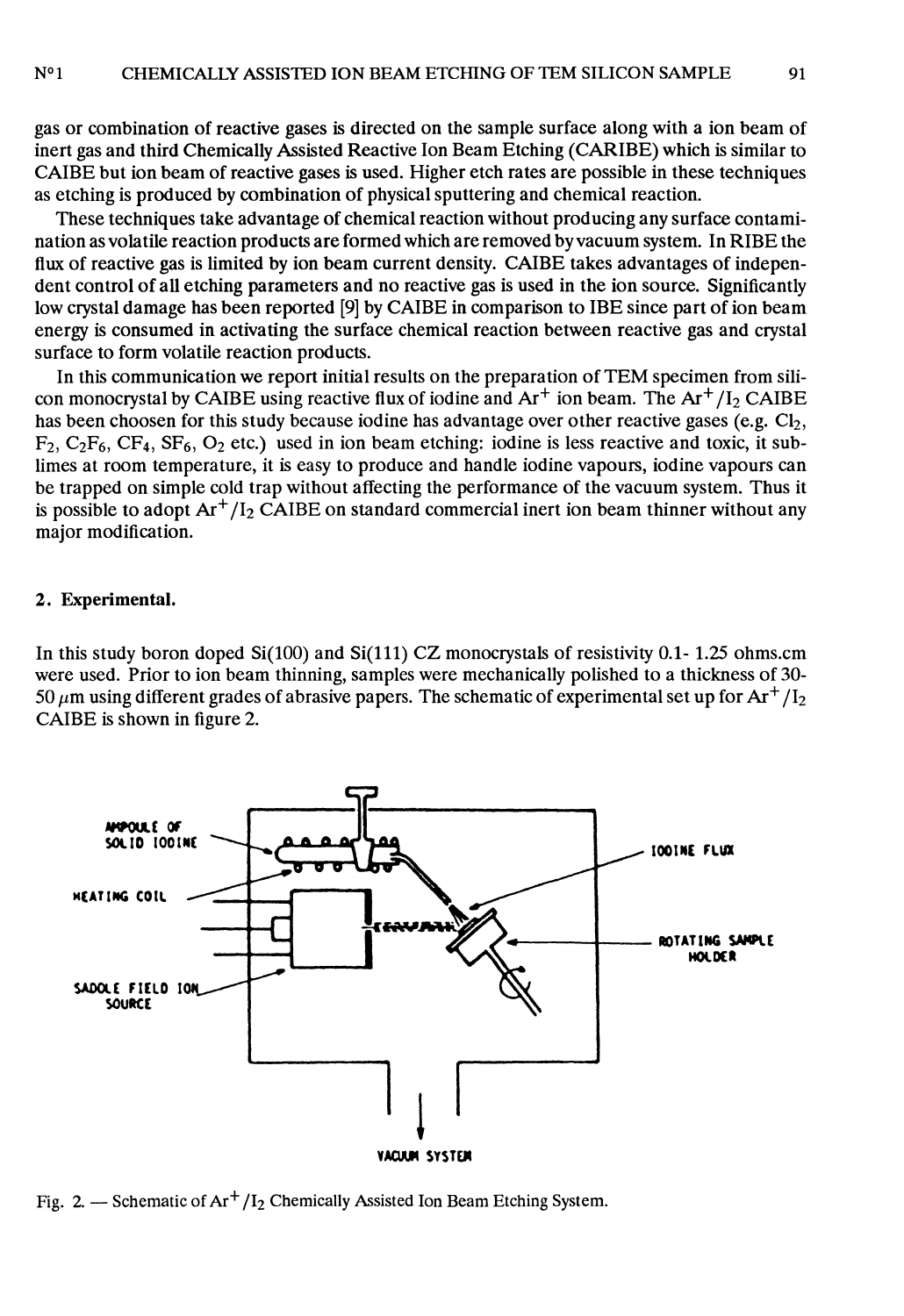The saddle field ion source is used and produces ion beam of about 3  $mm<sup>2</sup>$  cross-section at the center of the specimen holder with Gaussian ion beam current density distribution. The reactive flux of iodine is derived from an ampoule of elemental iodine fitted with large aperture glass valve. The flow of iodine is controlled by resistance heating of iodine ampoule and adjusting the

The iodine ampoule is fixed inside the vacuum system to minimize the effect of environment temperature and condensation of iodine vapours in gas tube. A rotatable and tiltable sample holder is used. For mechanical stability, samples were mounted on a 3 mm nickel grid and tantalum plates of thickness 100  $\mu$ m with 2 mm diameter aperture were used to hold and mask the sample. No sample cooling arrangment was available but it is observed that the temperature of the specimen remained below  $50^{\circ}$ C due to good thermal contact provided. The ion beam thinning was done by a 4 keV Ar<sup>+</sup> ion beam with an incidence of 17<sup>o</sup> and a current in the range 15-25  $\mu$ A over cross sectionnal area of 3 mm<sup>2</sup>. The samples were etched till the first appearence of the hole in the specimen. Final thinning was done by reducing the ion beam energy to  $3 \text{ keV}$  and the angle of ion beam incidence to 12°. Then, the back surface of the sample was etched a few minutes with only the inert ion beam to remove any physically adsorbed iodine. Etch rate measurements were made by depth profiling of etched area. The thinned specimens were observed under Philips CM-30 and JEOL 100 C electron microscopes.

#### 3. Results and discussion.

conductance of high vacuum valve.

'Ib find the optimum flux of iodine for preparation of TEM specimen, the effect of iodine partial pressure on the etch rate of silicon has been studied at constant ion beam energy of 4 keV and at three different ion beam current densities. These current densities were calculated from sputterring rate measurements [10]. The results are shown in figure 3.

The etch rate of silicon strongly depends upon the iodine flux and increases steadly with iodine partial pressure in the range  $2.8 \times 10^{-5}$  Torr. When the iodine pressure is above  $5 \times 10^{-5}$  Torr, some surface roughness was observed this may be due to the high etching rate due to chemical process or non uniform flux of iodine vapours. Further increase of iodine pressure in the present study was limited by pumping speed of the vacuum system. The Auger Electron Spectroscopy and Energy Dispersive X-ray analysis of  $Ar<sup>+</sup>/I<sub>2</sub>$  CAIBE etched silicon surface showed that there is no surface contamination due to the presence of iodine. The surface analysis of  $Ar<sup>+</sup>/I<sub>2</sub> CAIBE$ etched silicon monocrystal was performed without any presurface treatment and backing of vacuum system to avoid possibility of removing any reaction products. But it is important to stop the iodine flux before the  $Ar^+$  ion beam to avoid physical adsorbtion of iodine vapours on silicon surface, in the absence of ion beam. The etch rate measurements and surface analysis suggest that the reaction products of  $Si-Ar^{+}/I_{2}$  CAIBE are highly volatile at room temperature. The removal of reaction products from the substrate surface is not rate limiting step but it is the availability of iodine flux on the silicon surface. Iodine has high atomic mass [1-3], so no experiments were performed to identify the mass spectra of reaction product as the upper limit of available gas analyser is 200amu. But the mechanism of  $Si-Ar^{+}/I_{2}$  CAIBE can be explained on the basis of the mechanism proposed for si-Ar<sup>+</sup>/Cl<sub>2</sub> CAIBE (the most troughly studied system). For Si-Ar<sup>+</sup>/Cl<sub>2</sub> CAIBE [1] it was found that the emitted particles mass spectra, under steady state condition, deviate substantially from SiCl<sub>4</sub> gas evacking spectrum and from spectrum obtained when SiCl<sub>4</sub> target is bombarded with  $Ar^+$  ion beam [11]:

 $*$  the dominant species detected are Si, Cl, SiCl, SiCl<sub>2</sub> and Ar;

\*\* SiCI radicals are emitted as such as reaction product [12] (not from evacking of SiCl<sub>4</sub>).

This suggest that the  $Ar^+$  ion beam not only assists removal of target material and reaction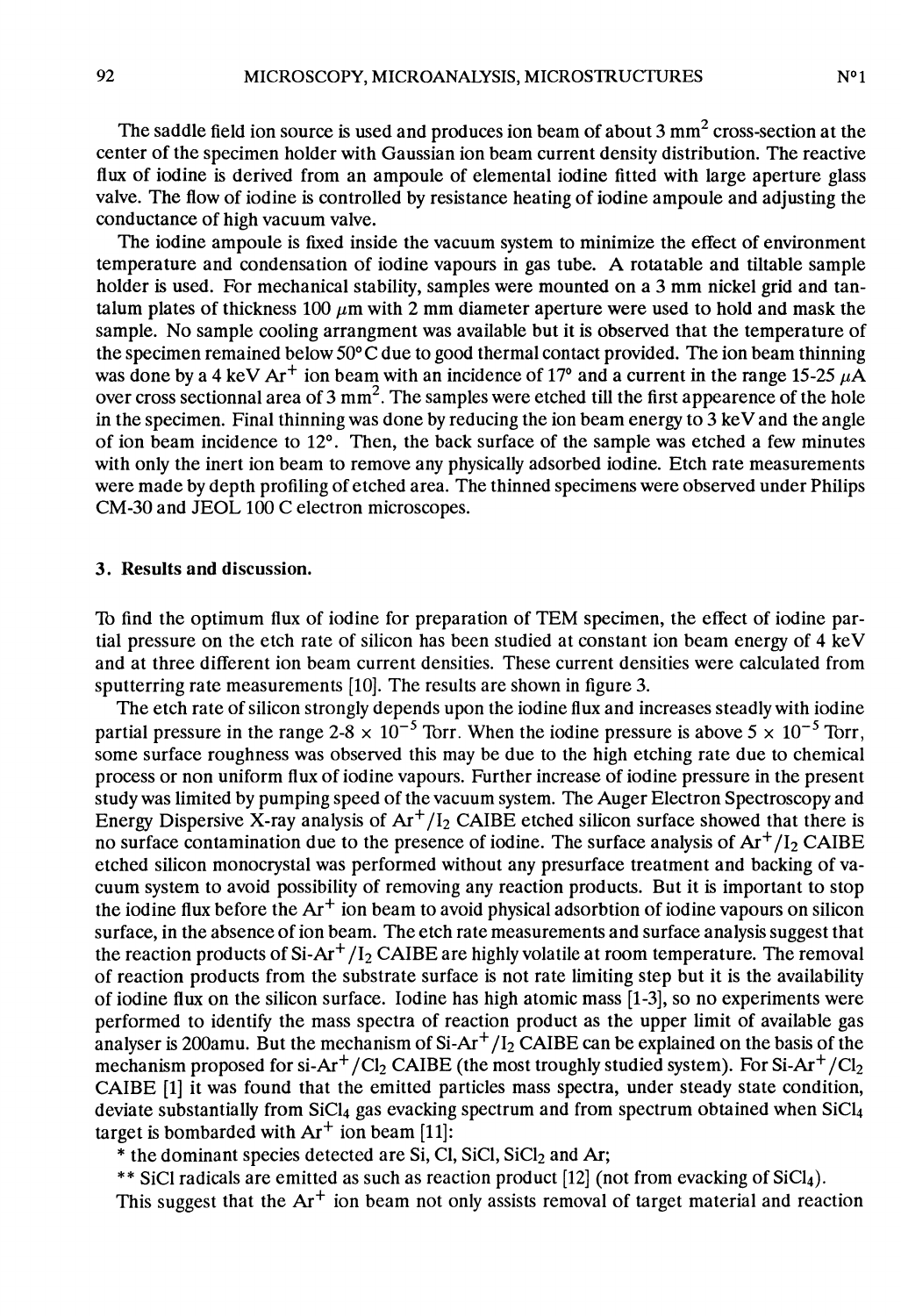

Densities and at a constant  $Ar^+$  Ion Beam Energy of 4 keV.

product but brings out changes in reaction between Si and  $Cl_2$ . According to Dieleman et al. [13] and Mayer et al. [14-15], the role of ion bombardment is to weaken the surface target by mixing the absorbed reactive species into the top atomic layers. Thus the surface escape barrier is lowered (because target-target atom bonds are partly replaced by weak target-rectant bonds) and volatil molecular fragments are produced.

Figure 4 present opticals micrographs from  $(111)$  plane view samples prepared by  $Ar^+$  IBE (Fig. 4a) and by  $Ar^+/I_2$  CAIBE (Fig. 4b).

In both cases, ion beam conditions are identical and the etching process was stopped at the same step (same hole area) for a convincing comparison. It is clearly shown that the reactive flux of iodine induces a strong increasing from the transparent area (about  $1mm^2$  in Fig. 4b) and so from areas of interest in TEM. Similar results were obtained on both plane view and cross-sectional silicon samples prepared by  $Ar^+/I_2$  CAIBE. The eccentric position of the transparent area in figure 4b is certainly related to an inaccurate ion beam alignent, also visible in figure 4a as the hole eccentricity. Moreover, when iodine vapours are used, the hole does not appear at the center of the transparent area (see Fig. 4b). This suggests that a strong dispersion from the incident ion beam occurs during its crossing through the gazeous iodine. Indeed, during this crossing the Gaussian ion current density distribution is strongly altered. This results in the spreading of the etched area (and so from the transparent area) and in the displacement from the hole position which then strongly depends from thickness variations due to the mechanical polishing. So, different holes can appear separately (a second hole is visible in Fig. 4b) at the different places where the intial thickness is minimum.

Figure 5 presents a HREM image of a Si(111) cross-sectional sample prepared by  $Ar^{+}/I_{2}$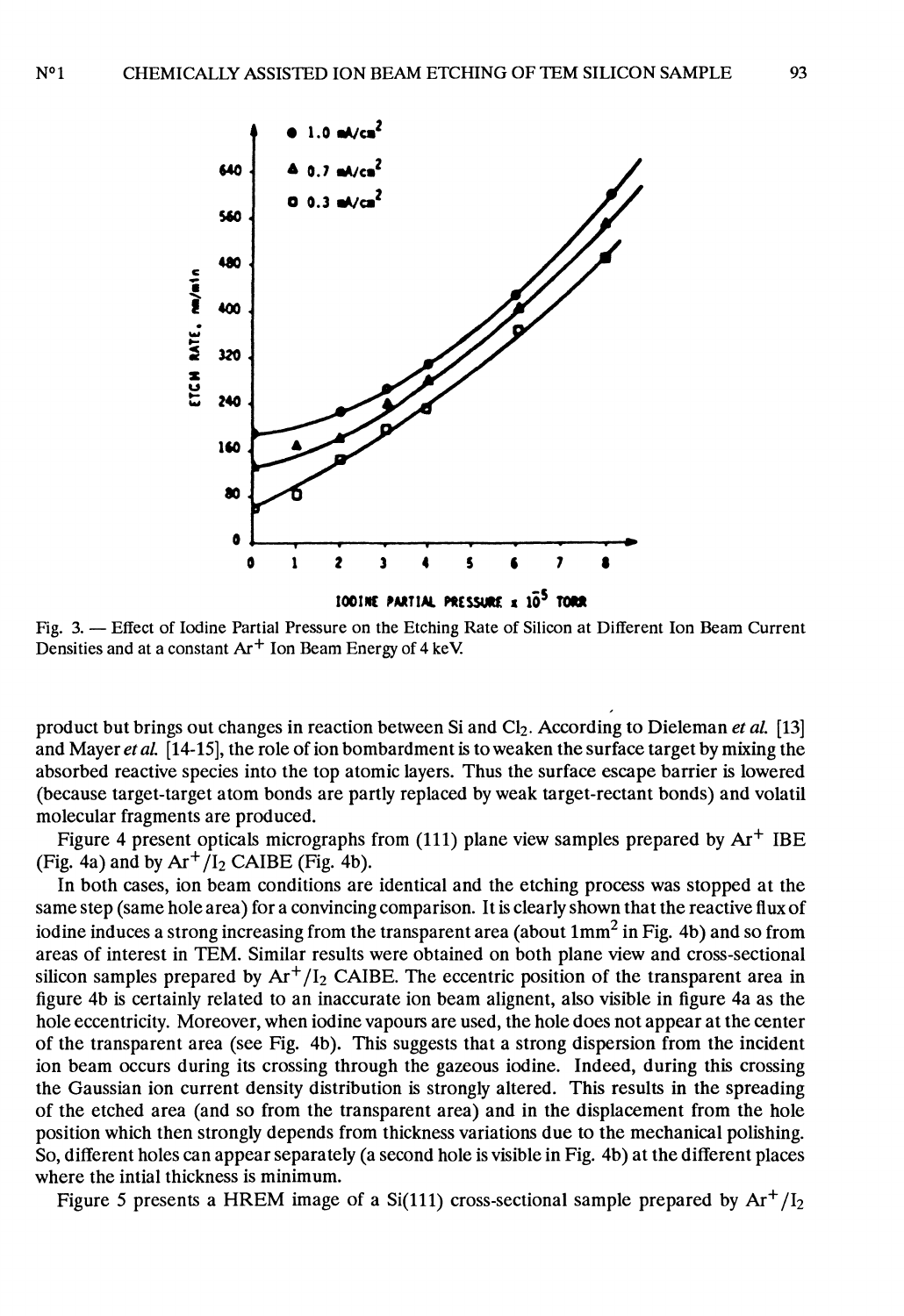

Fig. 4. - Transmission Optical images from (111) plane view silicon samples prepared by: a) Ar<sup>+</sup> IBE: Ion energy = 4 keV, Ion current density =  $0.7$ mA.cm<sup>-2</sup>, Ion beamm incidence =  $17^\circ$ . b) Ar<sup>+</sup>/I<sub>2</sub> CAIBE: Identical ion beam conditions, Iodine partial pressure= $10^{-5}$  Torr.

CAIBE. The crossed lattice fringes characteristic of the crystalline material appear everywhere, suggesting that no artefact is introduced during the preparation of the specimen. The distance between two adjacent (111) planes is 0.314 nm and the image presents a slight modulation of the contrast due to slight thickness variations.

## 4. Conclusion.

We have demonstrated the interest of chemically assisted ion beam etching (CAIBE) for TEM specimen preparation. When a iodine flux is combined with the  $Ar^+$  ion beam, the thinning rate of silicon samples is strongly increased (up to 4 times in comparison with only  $Ar^+$  ion beam) and the electron transparent area is strongly extended. The technique is simple and can be easily adaptable on a normal inert ion beam thinner. CAIBE has distinct advantages over IBE and RIBE in terms of independent control of etching parameters and no reactive gas is used in the ion source. The  $Ar<sup>+</sup>/I<sub>2</sub> CAIBE can find application for pattern etching on silicon for microelectronics device$ fabrication. CAIBE can be a good answer to solve the problem of differential thinning rates obtained with inert ion beam in preparation of TEM specimen from compound and multilayer specimens. There is wide scope to explore the other reactive gases e.g.  $Cl_2$ ,  $CF_4$ ,  $C_2F_6$ ,  $O_2$ ,  $S_2F_6$  etc. for preparation of TEM specimen.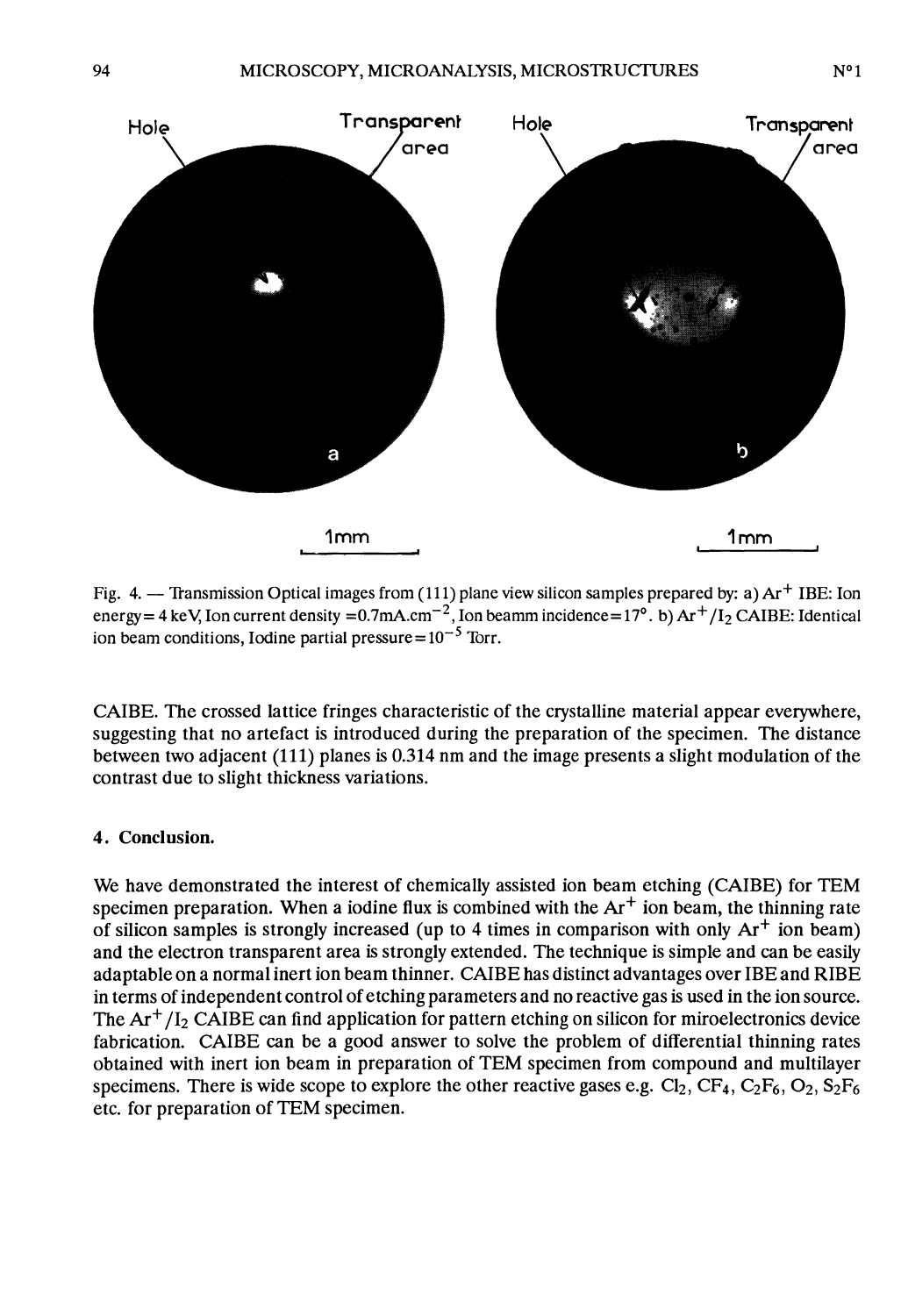

Fig. 5.  $-$  High Resolution Transmission Electron Microscopy image (along the  $\langle 110 \rangle$  direction) of (111) silicon cross-section thinned by  $Ar^+/I_2$  CAIBE

#### Acknowledgements.

The authors would like to thank Mr. M. Julien and co-workers from Citroen Company, Reims, France, for depth profilling.

#### References

- [1] THOMPSON RUSSELL K.C. and EDINGTON J.W, Practical Electron Microscopy in Materials Science Monograph-5, Mac Millan, N.V Philips. Eindhoven (1977).
- [2] NEWCOMB S.B., BAXTER C.S. and BITHELL E.G., Inst. Phys. Conf. Ser. 93 (1988) 43.
- [3] GARULLI A., ARMIGLIATO A. and FINETI M., Ultramicroscopy 26 (1988) 295.
- [4] CHEW N.G. and CULLIS A.G., Ultramicroscopy 23 (1987) 175.
- [5] ROMANO A., VANHELLEMONT J., BENDER H. and MORANTE J.R., Ultramicroscopy 31 (1989) 183.
- [6] BOLLINGER L.D., Solid State Technology, January (1983) 99.
- [7] REVELL P.J. and GOLDSPINK G.F., Vacuum 34 (1984) 455.
- [8] ZALM P.C., Vacuum 34 (1984) 787.
- [9] DOUGHTY G.F., THOMS S., CHEUNG R., WILKINSON C.D.W., IPAT-87, 6<sup>th</sup> International Conference "Ion & Plasma Assisted Techniques", Brighton U.K. (May 1987), CEP Consultants 187, p. 284-9. [10] SIGMUND P., *Phys. Rev.* **184** (1969) 383.
- [11] KOLFSCHOTEN A.W., HARING R.A., HARING A. and de VRIES A.E., Thin Solid Films 55 (1984) 3813.